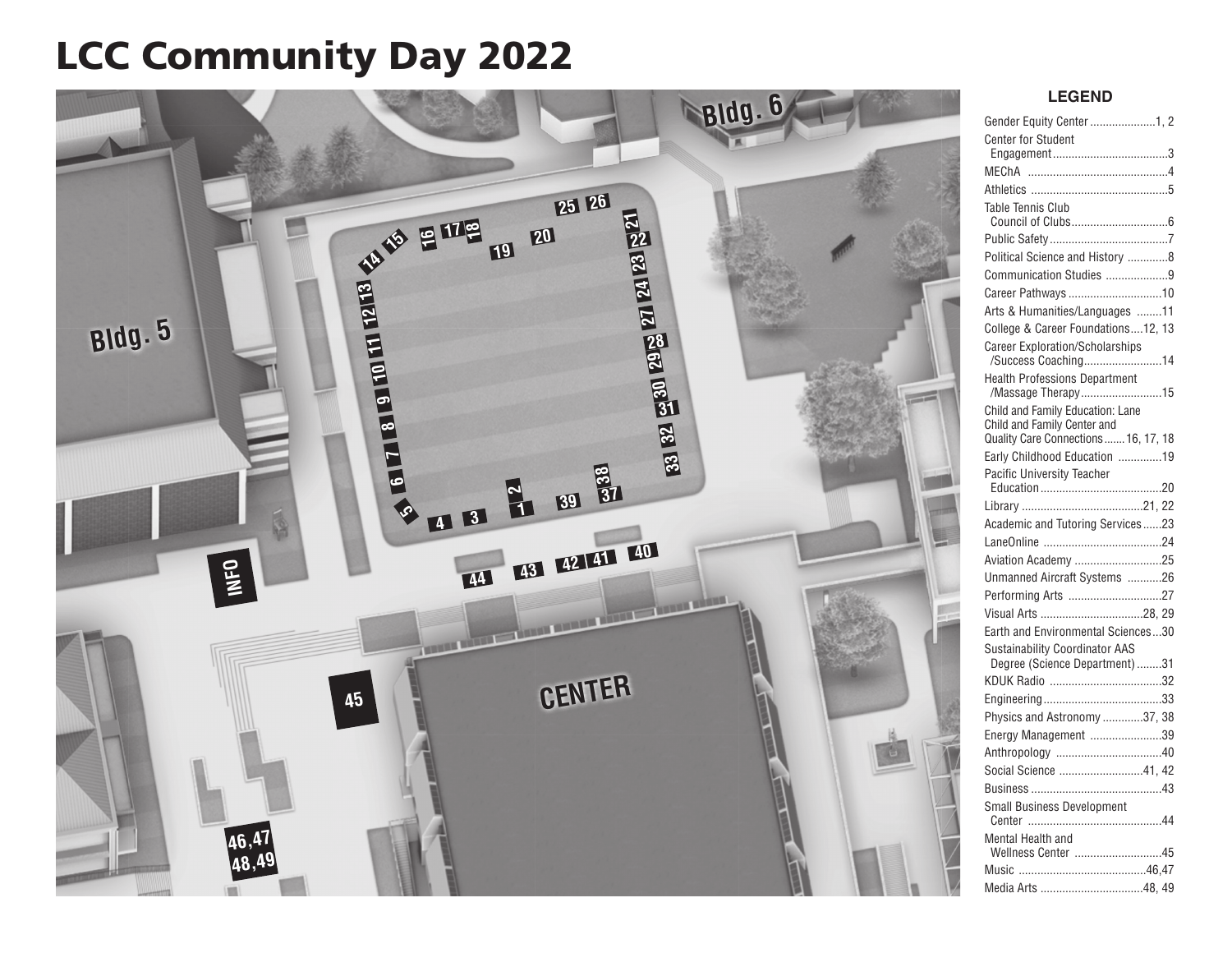LCC Community Day 2022 11 a.m. - 3 p.m. tours offered throughout the day.

Visit programs all day for activities and resource information. Stop by program **Tours and Demonstrations**  tables or the locations below to learn more about special demonstrations and tours offered throughout the day. The care center with services available child care center with services available

### **Tours and Demonstrations**

- Child and Family Center 11 a.m. to 2 p.m. Take a tour and learn more about LCC's nationally-accredited child care center with services available to the community for child care and professional development for child designed to be a health structure and is leader to be a health structure and is leader to be a health structure and is leader to be a health structure and is leader to be a health structure and is leader to be a health str
- Energy Management Tour 11:30 a.m. and 1 p.m. Stop by the Energy Management table in Bristow Square and sign up for a 30-minute tour of LCC's Health and Wellness Building, home to Health Professions. It was designed to be a healthy, sustainable structure and is LEED Gold certified. The building uses about half the electricity of a traditional building of comparable size, and about 30 percent less water. Building 30, and others in the vicinity, are partially powered by a nearby solar station. The rooftop solar panels provide heated water for faucets and building heating.
- Small Container Garden Workshop and Learning Garden Tours (Garden open from 11 a.m.-3 p.m. and Workshop 1-2 p.m.) No yard or small yard? Learn more about the benefits of container gardening and also learn about LCC's Learning Garden and its new horticulture course.
- Diesel Days Visit vehicle displays and learn more about our diesel Square technology program at Building 9.onomy facility, a site where students and
- Drone Demonstrations Stop by the Aviation program's Unmanned) that Aircraft Systems table for more information about demonstrations happening in the field behind Bristow Square throughout the day.
- Plastics Recycling Collection 11:30 a.m. to 1:30 p.m. Drop off clean, single-use and label- and adhesive-free #2, #4, and #5 plastics at the east entrance of Building 10 and learn more about recycling operations at LCC.
- LCC Speak Out event Speeches, storytelling, debate events featuring LCC students continue at 11 a.m., 1 and 2 p.m. with awards at 3 p.m. for top speeches. The east of and  $\epsilon$  and  $\epsilon$  and  $\epsilon$  and  $\epsilon$  at the east the east the east the east the east the east the east the east the east the east the east the east the east the east the east the east the east the
- Titans Baseball v. Mt. Hood Doubleheader First game begins at 1 p.m. at the ball field. The speeches of the specific storytelling, debate events featuring featuring  $\mathcal{L}$

### **Restrooms**

- Building 5, Gym Lobby
- Center building, floors one and two

## **Lunch/Food Options**

- Titan Store, first floor Center Free popcorn. Pizza, hot dogs, sandwiches, salads and more for sale
- Doug's Place, First floor Center Chicken fingers, chicken and rice, fries, vegetarian option
- J&J Java, second floor Center, Coffee, tea, desserts, snacks, limited lunch items

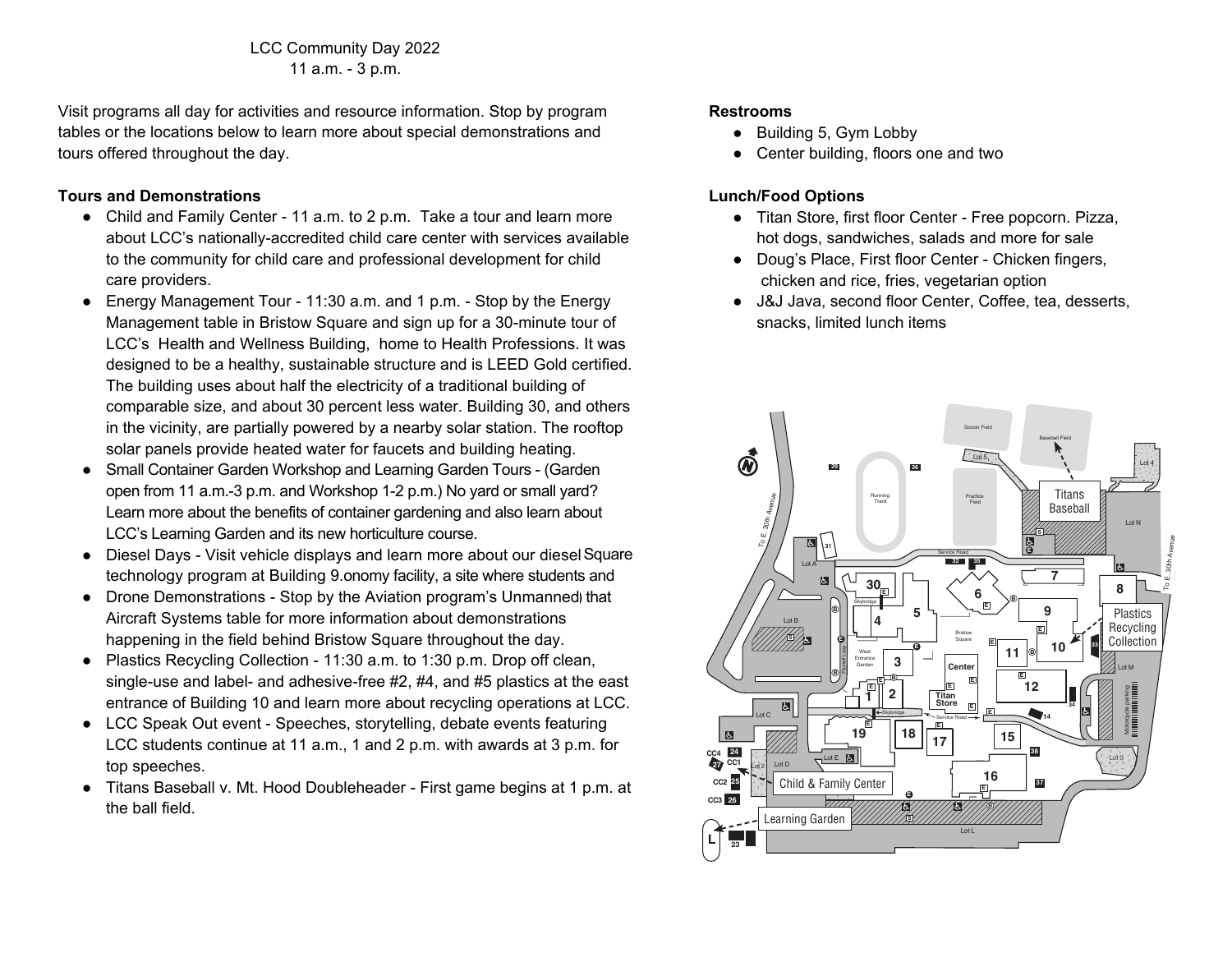# Día comunitario en LCC 2022



## **LEGEND**

| Centro de Equidad de Género1, 2                                                |
|--------------------------------------------------------------------------------|
| Centro para la Participación Estudiantil3                                      |
| Movimiento Estudiantil Chicano                                                 |
|                                                                                |
| Club de Tenis de Mesa Consejo de Clubes6                                       |
|                                                                                |
|                                                                                |
| Estudios de comunicacion 9                                                     |
| Trayectorias Profesionales10                                                   |
| Artes y Humanidades/Idiomas 11                                                 |
|                                                                                |
| Fundaciones Universitarias<br>y Profesionales 12, 13                           |
| .<br>Exploración de Carrera, Becas,<br>Coaching Para el Éxito 14               |
| Departamento de Profesiones de la Salud/                                       |
| Programa de Terapia de Masaje 15                                               |
| Educación Infantil y Familiar: Centro Lane<br>Infantil y Familiar y Conexiones |
| de Atención de Calidad16, 17, 18                                               |
| Educación de la Primera Infancia 19                                            |
| Formación de Profesores de                                                     |
|                                                                                |
| Servicios Académicos y de Tutoría23                                            |
|                                                                                |
|                                                                                |
| Programa de Sistemas de Aeronaves<br>no Tripuladas de Aviación 26              |
|                                                                                |
|                                                                                |
|                                                                                |
| Coordinador de Sostenibilidad Licenciatura                                     |
| AAS (Departamento de Ciencias)31                                               |
|                                                                                |
|                                                                                |
| Física y Astronomía37, 38                                                      |
| Gestión de la energía 39                                                       |
|                                                                                |
| Ciencias Sociales 41, 42                                                       |
|                                                                                |
| Centro de Desarrollo de Pequeñas                                               |
| Centro de Bienestar y Salud Mental 45                                          |
|                                                                                |
| Artes Mediáticas 48, 49                                                        |
|                                                                                |